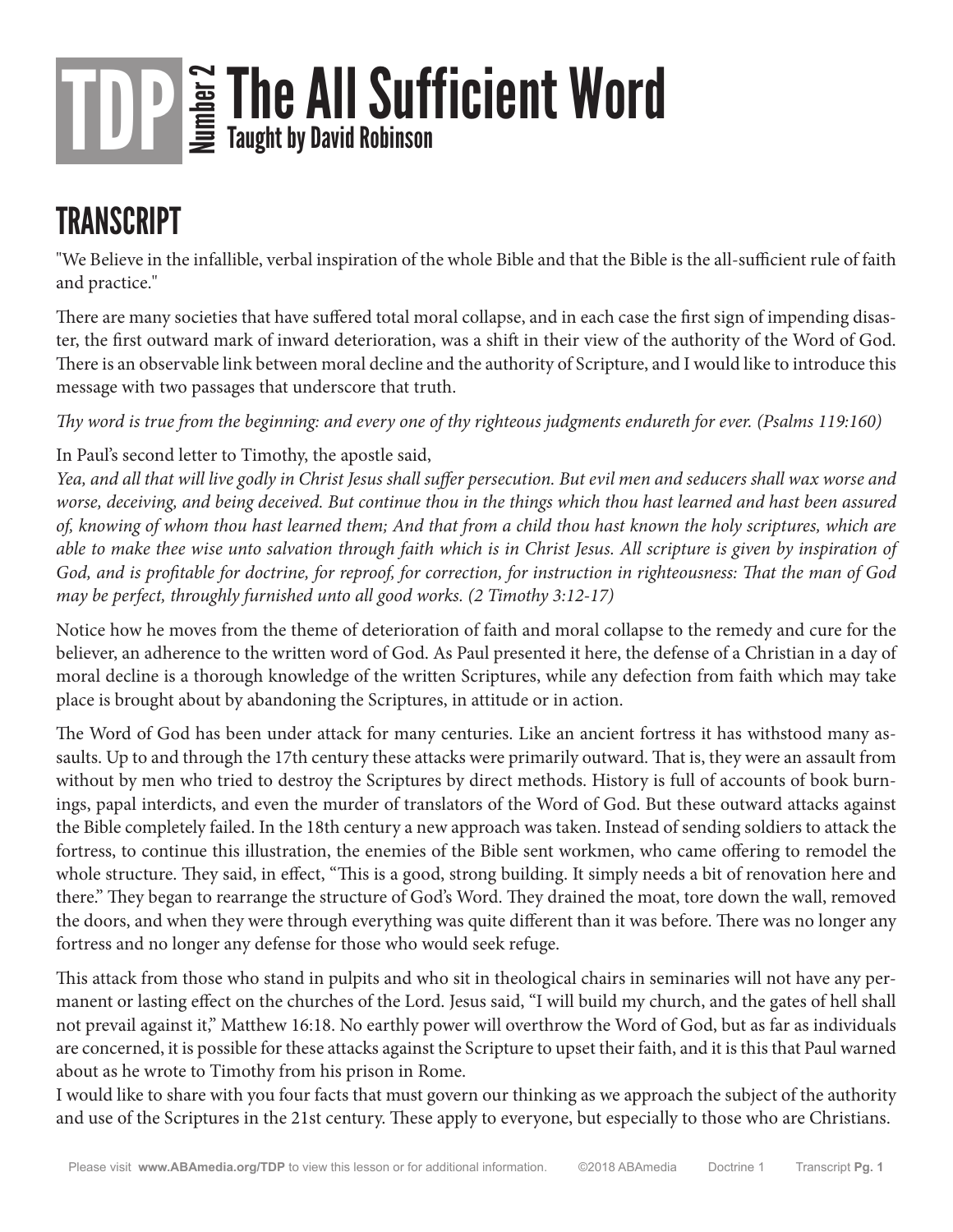#### **1. As Children of God we must have the same view of Scripture that Jesus had.**

That is the first fact we must keep in mind as we come to this subject of the inspiration and authority of the Word. To put it another way, the authority of the Bible rests squarely on the authority of Jesus Christ himself. To be a Christian at all means that we have fully accepted the authority of Jesus. If we have not, we are not Christians; we merely wear the name. It is an utter inconsistency to say that we accept what the Bible says about Christ and then reject what Jesus says about the Bible. We cannot say of Jesus that he is the image of the invisible God, the bodily expression of the fullness of God, that in him are hidden all the treasures of wisdom and knowledge, and that he is before all things and by him all things hold together, but he is completely wrong about Adam and Noah and Jonah and the rest of the Old Testament. Can you see the utter inconsistency of that position? We cannot call him Lord, and say he has the right to govern our life, all our attitudes and ways and that we even trust our eternal destiny into his hands, but we cannot trust him when he speaks about the creation of man, or the sanctity of marriage, or the sinfulness of certain behavior. We are utterly inconsistent if we take this postion.

If we merely read the New Testament we will see that Jesus casts the mantle of his authority over all of the Old Testament, and, by anticipation, over all of the New. Remember he said, speaking of the Old Testament, "*the scripture cannot be broken*," (John 10:35). Over and over again he quoted from the Old Testament, usually the exact same books and passages that modern scholars say are in dispute. Jesus used them and quoted freely from them as an authority. In his own personal ministry it was with the written Word of God, from the Book of Deuteronomy, that Jesus used to defeat satan when he came to tempt him in the wilderness.

Then there is the remarkable passage in Luke, the 24th chapter, when Jesus is speaking to his disciples after his resurrection and he rebuked them for their failure to believe the Scriptures. He said: *Then he said unto them, O fools, and slow of heart to believe all that the prophets have spoken: Ought not Christ to have suffered these things, and to enter into his glory?And beginning at Moses and all the prophets, he expounded unto them in all the scriptures the things concerning himself. (Luke 24:25-27)*

Now, if we read verse 27 from the viewpoint and use language of modern commentators who are telling us today that the Scriptures are no longer authoritative, it would read something like this: *And beginning with Moses, he exposed all the myths & legends used to unveil to the disciples, the epistemological concepts of his authentic being.* But that kind of language, so often used today, does not illuminate the gospel; it destroys it. It substitutes incomprehensible jargon for the clear word of Scripture.

Imagine, for instance, sitting down beside a humble farmer in some village and trying to explain existential concepts to him. You would simply have no gospel to preach. Yet this precisely what is being widely taught today as a necessary requisite to the proper understanding of the Scriptures. This is complete nonsense. Such thinking completely destroys the essential message of the gospel in its simplicity. You may be an old and experienced Christian with a thorough knowledge of the Bible, or you may be a brand new Christian who hardly has any knowledge at all of what it says, and you may have many questions about various aspects of the Bible, but if you are a Christian at all, and have received eternal life through believing on Jesus, you must, by that very fact, also be subject to his authority in the matter of accepting or rejecting the Scriptures as authoritative. That is the first fact.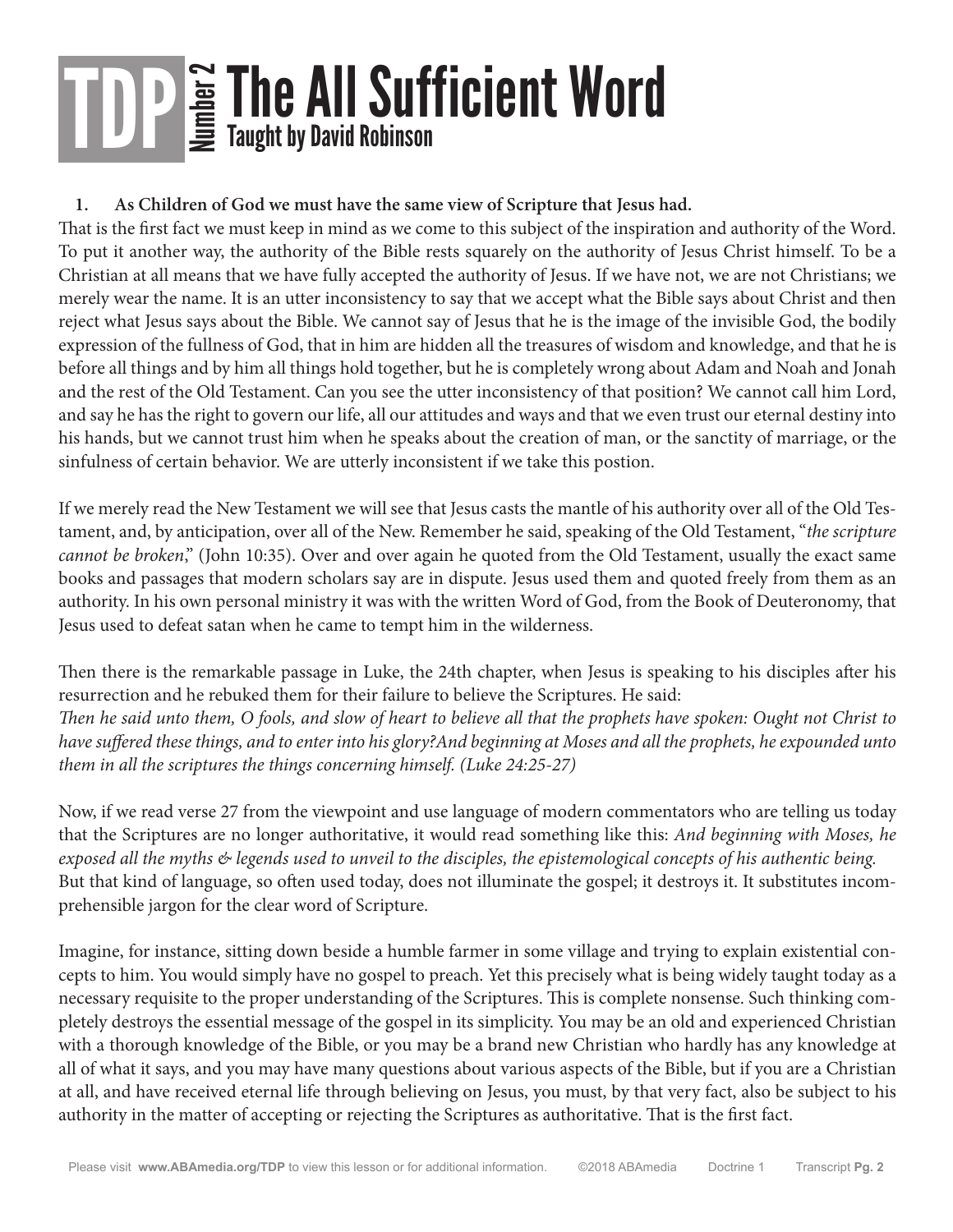#### **2. As Christians, we must have the same view of scripture that the Apostles Held.**

Jesus and the Apostles are our teachers; we are not theirs. We cannot stand and look over the apostles' shoulders, and correct their work. The apostles, in writing the New Testament, everywhere declare that their authority is simply the Lord's authority. They, too, rest the authority of their words squarely upon the authority of the Lord Jesus. Paul said, "*I have declared unto you only that which I have received,*" (*1 Corinthians 15:3*).

In other words, Paul was not making up his own message. He was not preaching something borrowed from this philosophy, and that authority, and this way of thinking. It was not received from men at all. Paul specifically and clearly declared that he did not in any way receive his message from men, or even from the other apostles, but from the Lord Jesus Christ directly. *But I certify you, brethren, that the gospel which was preached of me is not after man. For I neither received it of man, neither was I taught it, but by the revelation of Jesus Christ. (Galatians 1:11, 12)*

The apostles are very conscious that the words of the message they preached were the words of God. Listen to Paul, writing to the Thessalonians: *For this cause also thank we God without ceasing, because, when ye received the word of God which ye heard of us, ye received it not as the word of men, but as it is in truth, the word of God, which effectually worketh also in you that believe. (1 Thessalonians 2:13)* Here is a clear declaration that Paul knew he was speaking more than his own thoughts, more than his own ideas, more than his own concepts.

The apostles regarded each other's words in this same light. There is that striking passage in 2 Peter 3:15 where Peter said, "*And account that the longsuffering of our Lord is salvation; even as our beloved brother Paul also according to the wisdom given unto him hath written unto you; As also in all his epistles, speaking of them of these things; in which are some things hard to be understood, which they that are unlearned and unstable wrest, as they do also the other scriptures, unto their own destruction." (2 Peter 3:15-16)*

Peter makes it very clear that he accepted Paul's writings as Scripture, and the early churches accepted these apostolic writings as the words of Jesus from the beginning. In light of this, when a professor behind a desk or a Mullah in Arabia makes a pronouncement that differs from what Paul or Peter or James or John has said, then reject it, for that "authority" is two thousand years too late to make an adequate and proper judgment. These men who lived in the first century knew Jesus, they heard his words, and they ministered in His power throughout the world of their day and transformed the generation in which they lived. They knew far more about what God thought and said than any man studying theology today. So our second fact is that, in consideration of the authority of the Word, we must remember that, as Christians, we have no right to a different view of Scripture than that held by the apostles, or we cannot consistently call ourselves Christians.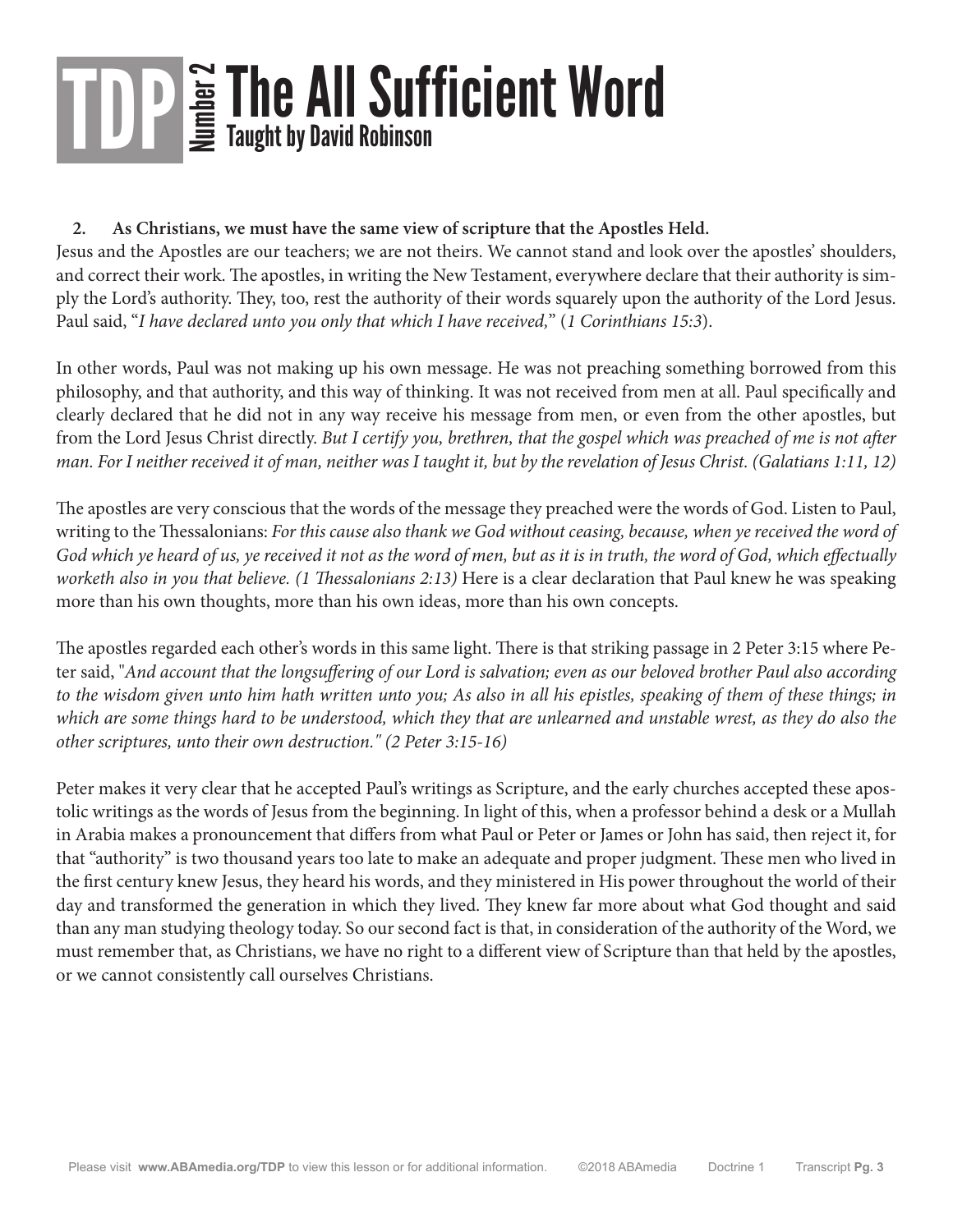**3. We can never discover the teaching of Scripture without first accepting it as true and authoritative.**  What I am saying is that we must first believe Scripture before we can understand it. We will never understand the Word if we keep asking, "Should this passage be here? Is it genuine, is it real? Has it been inserted? Is it a legend? Is it a fairy tale? Is it something that is merely the thinking of the apostles and was never in the mind of Christ?" If this is our approach then we will never ask, "What does this say to me? What does it mean? Where is the wisdom that I need so desperately in my life?" Those pseudo students and false scholars who feel they are a final authority on what ought to be in the Bible, and what ought not to be there, never seem to be able to understand what the Bible says to them. They exclude themselves from understanding by their attitude of judgment.

Let me be clear here. We are deeply indebted to scholars gone before for the painstaking work that has been done in Bible knowledge. The entire Bible has been examined like no other book ever written, word by word, and letter by letter, by the greatest body of scholars that has ever concentrated its knowledge on one subject. The task has been done, and it has been well done, and we can trust our scholarly Greek texts and the careful English translations that are based on them. There are many translations today that are interesting but not necessarily trustworthy, because they are only paraphrases.

#### We must remember the truth of Hebrews 4:12:

*For the word of God is quick, and powerful, and sharper than any twoedged sword, piercing even to the dividing asunder of soul and spirit, and of the joints and marrow, and is a discerner of the thoughts and intents of the heart. (Hebrews 4:12)*

Of course, there are problems in any translation process. It is necessary to reconcile certain passages with other passages and certain accounts with parallel accounts, but these are simply the normal difficulties that come when there is more than one witness to any event, and they are differences of observation and never differences of fact. The Lord is in charge and the Bible that we have can be trusted.

My point is, we can never understand the Bible until we believe it first. You cannot understand mathematics until you first believe the underlying principles that have to do with that part of human knowledge. You can never understand chemistry unless you are willing to accept the chemical formulas that have been set forth. You cannot believe anything until you accept it as genuine and put it to the test of experience. When you believe that the Bible is from God and, as Proverbs says, "*Yea, if thou criest after knowledge, and liftest up thy voice for understanding; If thou seekest her as silver, and searchest for her as for hid treasures;*" (*Proverbs 2:3:4*), then this book will reveal to you the marvels of a deliberately patterned structure that could only be made by God, and it will reveal astounding truth about life and how the human heart operates.

One of my favorite expressions is, "The Bible says . . ." I do not debate it with anyone; I do not question it; I simply declare it. Which brings me to the fourth, fact concerning the Word.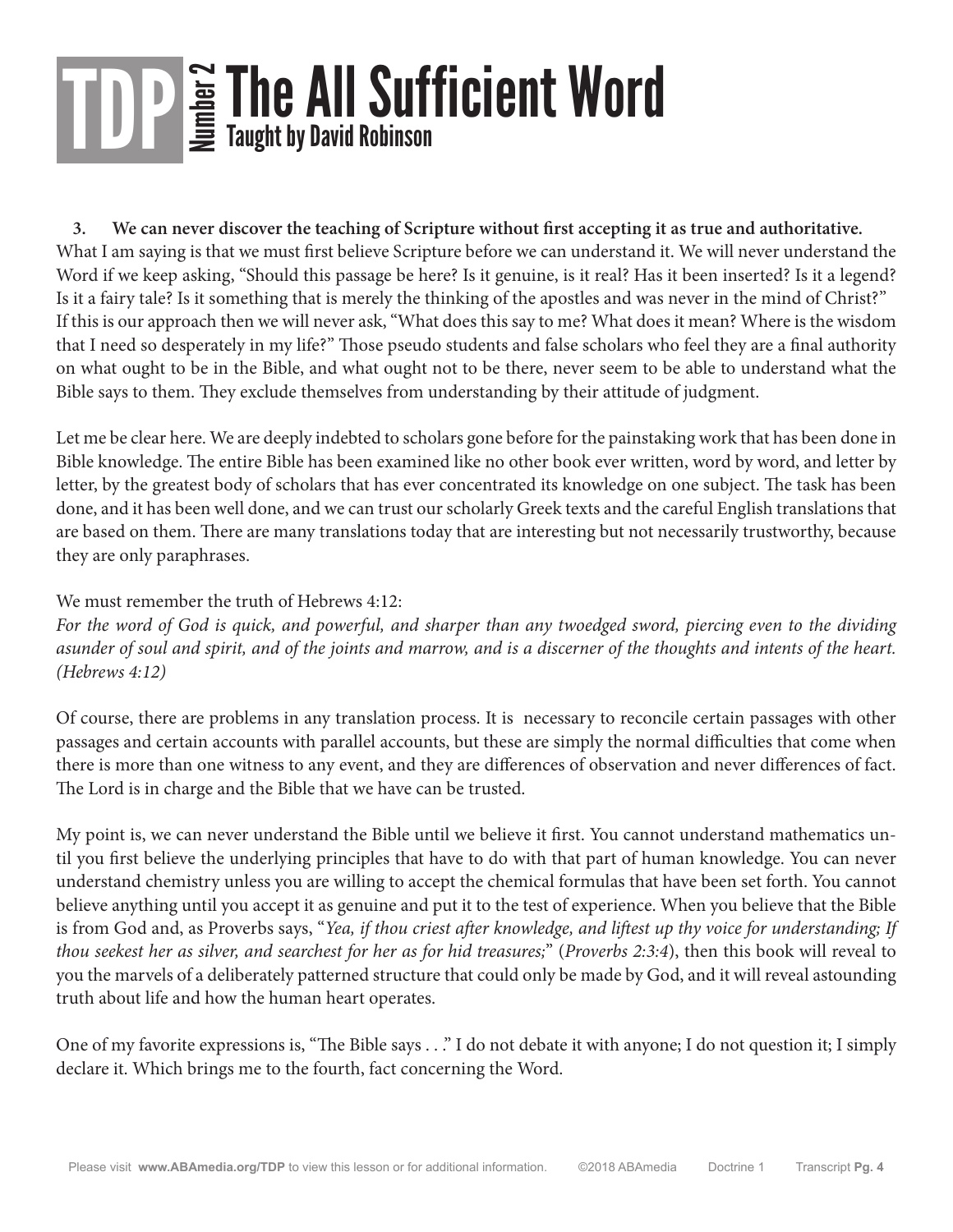#### **4. Scripture does not need to be defended; it needs to be preached.**

Charles Spurgeon's classic illustration puts it forcefully. He said, "*The Bible is like a lion. Who ever heard of defending a lion? Just turn it loose, it will defend itself.*" And so will Scripture!

I must confess that over the years, I have changed my view of the place and use of the practice of defending the faith. I once thought that the science of the defense of Scripture was needed to answer the skeptic and the agnostic. I remember how I would turn to archaeology, to logic, or to scientific confirmations of Scripture to try and convince a skeptic that the Bible was true. Over the years I have learned not to do that. I realize that such teaching may be very helpful for a Christian or anyone else who is confronted with honest doubts, but it is almost totally useless in approaching a skeptic or an agnostic.

I have approached people with the question, "Do you believe that the Bible is the Word of God?" If they said, "Yes I do," we were on solid ground. I knew where to go from there. But when they said to me, as they so frequently do, "No, I don't," I did not know what to say next. Where do you go if people reject what you must use as your authority?

But I now believe that it is a mistake to ask that question in the first place. Why should I ask whether they believe the Bible is the Word of God? How could I expect them to believe it? Only a Christian has believed it enough to put it to that test. Question like these are putting the cart before the horse. All that is necessary is to use the Scriptures. If it is the word of God it will confirm itself. It will have in itself inherent power and authority. After all, any word has power only because of the one who speaks it. The word itself is meaningless.

If a man who is a habitual liar makes a statement, it may be true but it has no effect because he is known to be a liar. So a word has power only by virtue of the one who utters it. The word of our President has power not because he is a man; there are a lot of other men, not because he is a Democrat of Republican, but because he is the President of the United States! As long as he remains President, there is an inherent power in the word that he speaks by virtue of his office. Now if Scripture is from God, it will have inherent power. When I talk with someone who does not accept the gospel or who challenges the Bible, I do not bother with defense of the Scriptures; I just go right to the Word. I quote the words of Jesus. I simply say, "Well, Jesus said . . ." I confront that individual directly with the compelling truth that Jesus uttered and I find that this has a power to go deep into the human heart, to pierce beyond all the surface objections which are raised and bring men face to face with the choices they must make. I talk about the change the gospel has made in my life, how the Bible has explained life to me, how it has led me from uncertainty into a rich awareness of life, into a place of rest and peace of heart and freedom from the fear that grips the hearts of so many men here on earth.

The whole testimony of a church should be that the preaching of the Bible establishes its authority. We do not need to defend it, we need to declare it, and proclaim it. Nothing explains the world situation like the Bible. No philosophy among men today ever comes to grips with international affairs like Scripture. We can we only understand the total process of history in the light of the Bible. The very fact that in this ancient book, coming through such feeble and thoroughly human instruments, we have an adequate explanation of the things that are taking place in